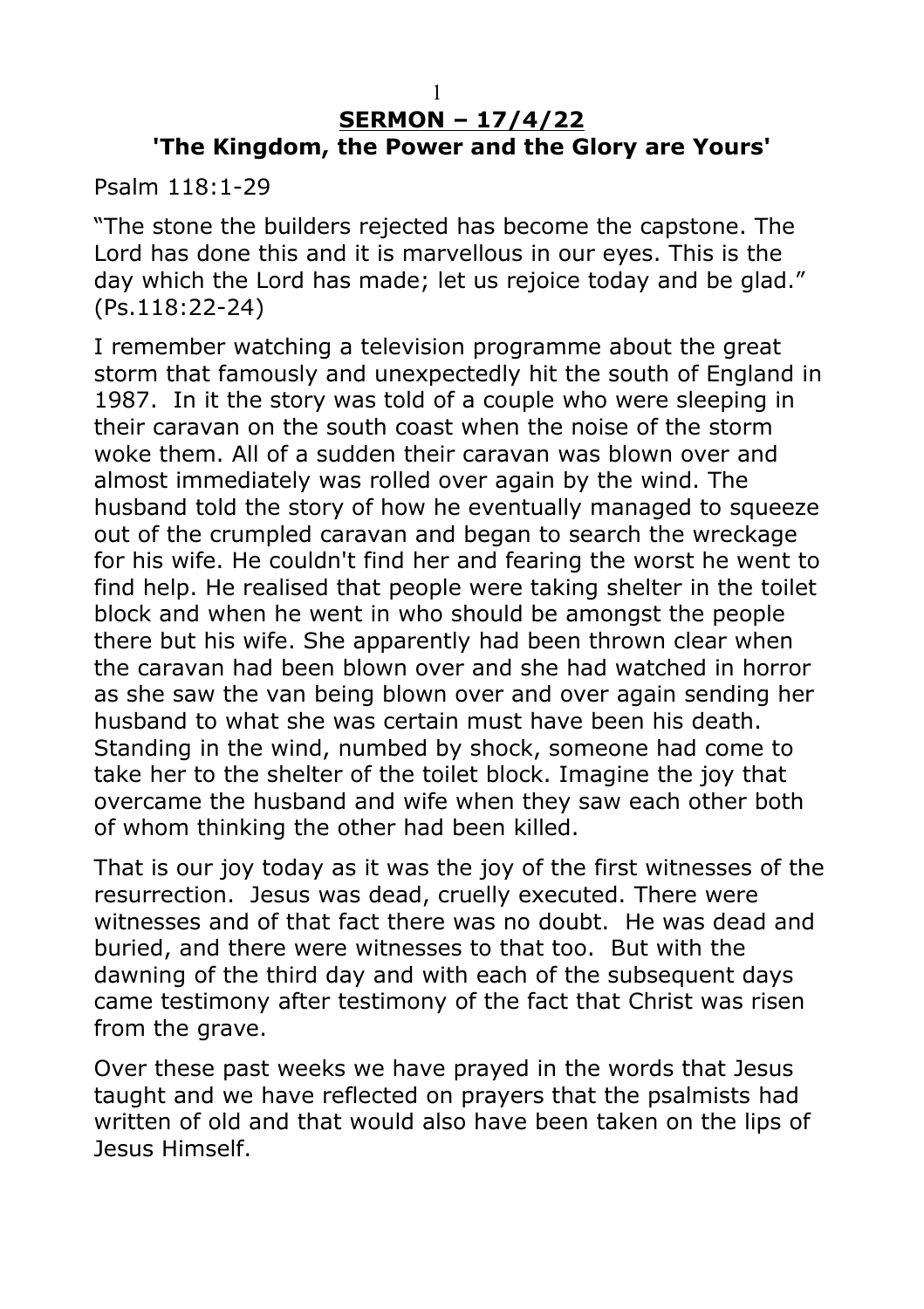With the psalmist we prayed the first Sunday of Lent: "You, Lord, are for ever exalted," seeking to honour and hallow the beautiful name of God.

With the psalmist we prayed the second Sunday: "In the morning, LORD, you hear my voice; in the morning I lay my requests before you and wait expectantly," as we longed for the coming of the Kingdom and the fulfilment of God's perfect will in this broken world.

On the third Sunday we prayed with the psalmist: "The Lord is my shepherd, I lack nothing," as we sought to learn dependence on God for our daily bread.

With the psalmist we prayed on the fourth Sunday: "The sacrifices of God are a broken spirit; a broken and contrite heart, O God, you will not despise," as we reflected on learning to confess our own sins and to forgive the sins of others.

On the fifth and sixth Sundays we prayed with the psalmist: "My soul is in deep anguish. How long, LORD, how long?" as we struggled with how to cope with temptation and "Give light to my eyes or I will sleep in death," as we sought deliverance from the reality of Evil.

Well what are we to pray this Easter Day? We read together this morning the exultant words of Psalm 118 and we could pick up many of those verses, as in fact the early church did in its worship and in its preaching: "Give thanks to the LORD, for he is good; his love endures for ever... The LORD is with me; I will not be afraid. What can mere mortals do to me? The LORD is with me; he is my helper. I look in triumph on my enemies... Shouts of joy and victory resound in the tents of the righteous: The LORD's right hand has done mighty things... I will not die but live, and will proclaim what the LORD has done... and perhaps the best of them all, oft-quoted in the New Testament: The stone the builders rejected has become the cornerstone; the LORD has done this, and it is marvellous in our eyes." (Psalm 118 *passim*) It is a hymn of victory and it should be our song not only this Easter Day but every day as we celebrate what God has so wonderfully and graciously done for us.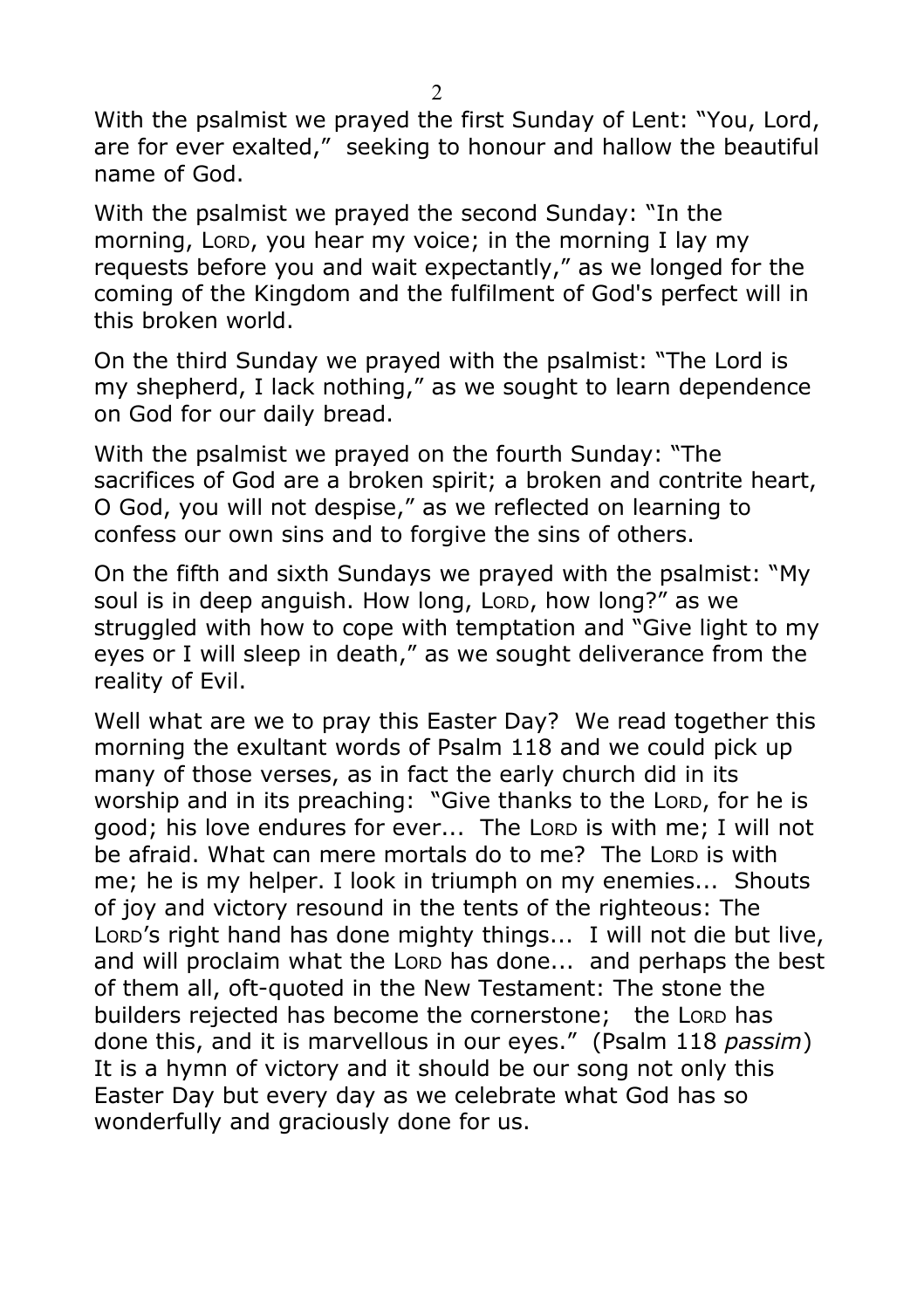We read also this morning from the Book of Revelation where earlier in chapter 5 John has been in a similar position to that husband and wife in their caravan and in a similar position to those who watched Jesus die on the cross, staring catastrophe and hopelessness in the face: "I wept and wept, says John, because no-one was found who was worthy." (Rev.5:4) But John was told (and this summarises the significance of Easter Sunday) "Do not weep! - that was what Jesus said to Mary at the tomb that morning too – See the Lion of the tribe of Judah, the Root of David, has triumphed." (Rev.5:5) John turns to see this great Lion but what he sees is a Lamb looking as if it had been slain standing at the centre of the throne of God. And if that might have led to a sense of disappointment or anticlimax that is when he hears the countless multitude of angels singing "Worthy is the Lamb who was slain to receive power and wealth and wisdom and strength and honour and glory and praise" (Rev.5:12) and every creature in heaven and on earth and under the earth and on the sea and all that is in them – that includes us raising our voices here this morning: "To Him who sits on the throne and to the Lamb be praise and honour and glory and power for ever and ever." (Rev.5:13) What seems at the Cross to be foolishness and weakness turns out in fact to be the wisdom and strength of God, as becomes abundantly clear not only at the empty tomb but every day since when God's people have recognised that the stone the builders rejected as useless turned out to be the one that holds everything together like the keystone in an arch.

So when we pray, whether praising God or lamenting the state of things, whether seeking God's face or confessing our sins, whether praying for others or seeking help and deliverance for ourselves, we should always come boldly and confidently because the victory is won – the Kingdom and the Power and the Glory belong to God in Jesus Christ for ever and ever, and the Amen we say loudly to that prayer is the sound of Christ's resurrection from the dead, an incontrovertible, unstoppable, everlasting victory.

Let our response to the Easter Gospel this year be a real knuckling down to pray, to 'take hold of God's willingness to give' (to quote my favourite definition of what prayer is, from Helmut Thielicke's World War II sermons on the Lord's Prayer). Let us